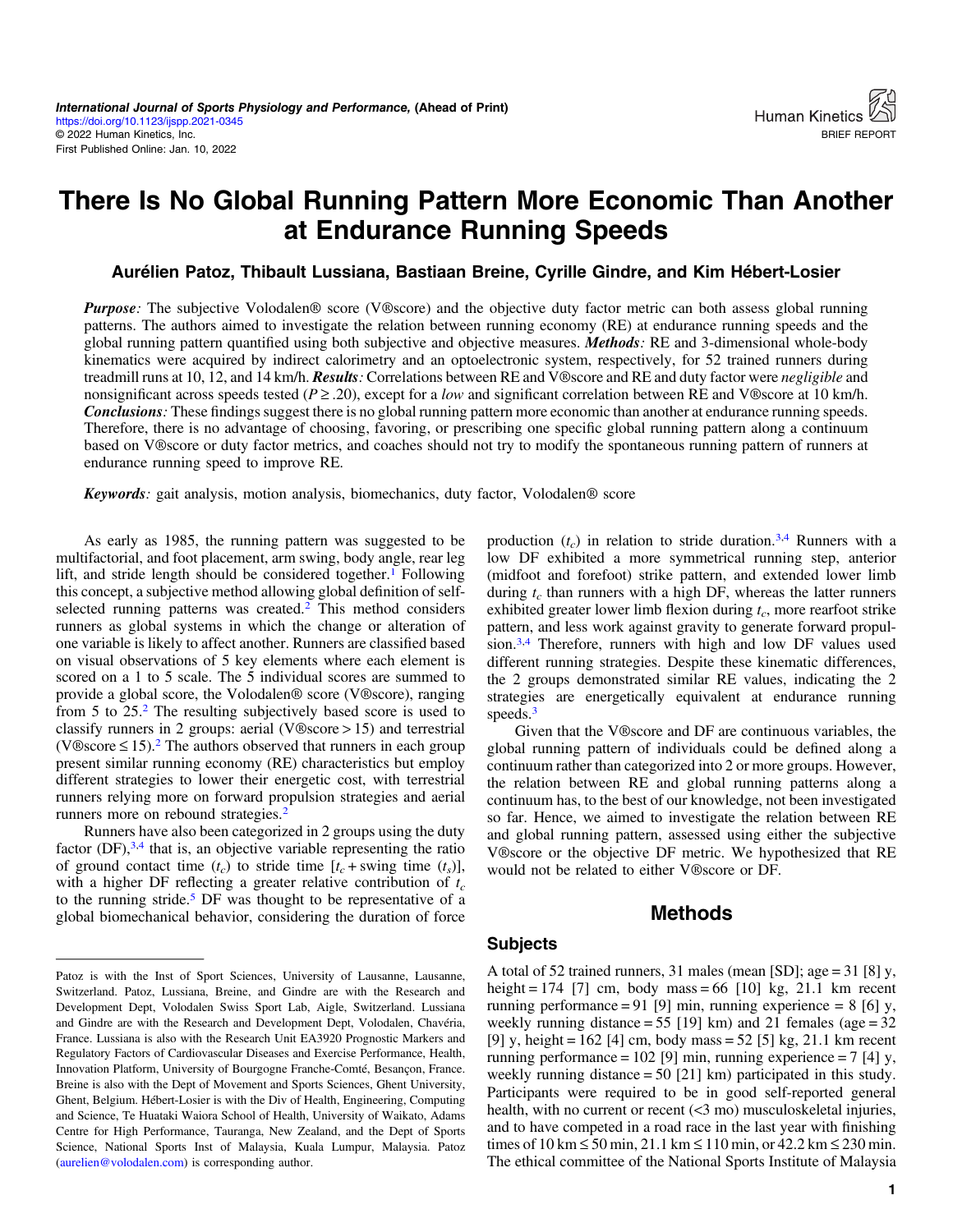approved the study protocol (ISNRP: 26/2015), which adhered to the latest Declaration of Helsinki.

#### Design

Each participant completed one experimental laboratory session. After providing written informed consent, participants ran 5 minutes at 9 km/h on a treadmill (h/p/cosmos mercury®; h/p/ cosmos sports & medical gmbh, Nussdorf-Traunstein, Germany) as warm-up. Participants then completed three 4-minute runs at 10, 12, and 14 km/h (with 2-min recovery between runs) on the treadmill, during which time RE was assessed ([Appendix A\)](#page-3-0). RE was expressed as the oxygen cost per mass to the power of 0.75 per kilometer (in milliliter per kilometer per kilogram $^{0.75}$ ) to minimize the influence of body mass per se on oxygen consumption during running[.6](#page-2-0) A higher RE value indicates a less economical runner.

Retroreflective markers were subsequently positioned on individuals to assess running kinematics ([Appendix B](#page-3-0)). For each participant, a 1-second static calibration trial was recorded, which was followed by three 30-second runs at 10, 12, and 14 km/ h (with 1-min recovery between runs) to collect 3-dimensional (3D) kinematic data in the last 10 seconds segment of these runs. RE and biomechanics were assessed separately given laboratory constraints and interference with data quality (eg, presence of testing equipment that occluded markers). All participants were familiar with running on a treadmill as part of their usual training programs and wore their habitual running shoes during testing (shoe mass  $= 223$  [36] g, shoe stack height  $= 25$  [3] mm, and shoe heel-to-toe drop  $= 8$  [3] mm).

#### **Methodology**

The 5 elements of the V®score were objectively retrieved from 3D kinematic data ( $\Delta$ ppendix C). Each element was converted to a score from 1 to 5 using the 20th, 40th, 60th, 80th, and 100th percentiles. The V®score was subsequently obtained by summing these 5 objectively measured elements.

 $t_s$  and  $t_c$  were defined as the time from toe-off to foot strike and from foot strike to toe-off of the same foot, respectively, to calculate DF  $as^5$  $as^5$ :

$$
\mathbf{DF} = \frac{t_c}{t_c + t_s}.
$$

The biomechanical variables extracted from the 10-second data collection for each participant were averaged for subsequent statistical analyses.

#### Statistical Analysis

Descriptive statistics are presented using mean (SD). As all data were normality distributed based on Kolmogorov–Smirnov tests  $(P \ge 0.08)$ , we extracted Pearson correlation coefficients (r) with 95% confidence intervals and corresponding P values to explore the relationship between RE and V®score and RE and DF at the 3 running speeds separately. Correlations were considered very high, high, moderate, low, and negligible when absolute  $r$  values were between .90 and 1.00, .70 and .89, .50 and .69, .30 and .49, and .00 and .29, respectively.[9](#page-2-0) Statistical analyses were performed using Jamovi (version 1.6.23; https://www.jamovi.org) with a level of significance set at  $P \leq .05$ .

### **Results**

Correlations between RE and V®score and between RE and DF were *negligible* and nonsignificant at all tested speeds ( $|r| \leq .18$ ;  $P \geq 0.20$ , except for a *low* and significant correlation between RE and V®score at [1](#page-2-0)0 km/h ( $r = .30$ ;  $P = .03$ ; Figure 1).

## **Discussion**

In line with our hypothesis, RE was not related to either V®score or DF, except at 10 km/h where a low correlation was observed between RE and V®score. This single low correlation suggests little clinical relevance and a potential spurious finding (Figure [1A\)](#page-2-0). Similarly, no significant relation between RE and DF was detected (Figure [1B\)](#page-2-0). This suggests that runners with a global running pattern at either ends of the subjective spectrum (most terrestrial, V®score = 5; vs most aerial, V®score = 25), or objective DF spectrum (highest vs lowest DF) exhibit similar RE at endurance running speeds. Therefore, there is no advantage of choosing, favoring, or prescribing one specific global running pattern along a continuum based on V®score or DF metrics. These results confirm previous findings of similar RE between runners categorized as terrestrial and aerial,<sup>2</sup> or as high and low DF runners[.3](#page-2-0)

The subconscious fine-tuning of running biomechanics, known as self-optimization, was first introduced by Williams and Cavanagh<sup>[10](#page-2-0)</sup> and extended upon by Moore.<sup>11</sup> The concept of self-optimization might explain the null relationship found between RE and global running pattern. Indeed, RE was proposed to result from a weighted influence of several variables.<sup>[10](#page-2-0)</sup> Moreover, runners appear to naturally adopt a running biomechanics (eg, stride length, stride frequency, contact time, leg stiffness) that is energetically optimal, or at least near optimal. $11,12$  $11,12$  This altogether suggests that the relative importance of these underlying variables might differ along the spectrum of global running patterns as defined using the V®score or DF metric but that all these different global running patterns lead to a similar RE. Determining the global running pattern of a runner might nonetheless inform which variables are contributing the most to RE and not yet optimized for a given individual. Hence, slight alterations in suboptimal and interconnected variables might confer RE advantages at an individual level, notwithstanding that most biomechanical fine-tuning to improve RE may have already occurred in trained and experi-enced runners.<sup>[11](#page-2-0)</sup>

## Practical Applications

There is no advantage of choosing, favoring, or prescribing one specific global running pattern along a continuum based on V®score or DF metrics. Therefore, coaches should not try to modify the spontaneous running pattern of runners at endurance running speed to improve RE.

## **Conclusions**

The current study findings suggest there is no significant or meaningful relation between RE and global running pattern, assessed using either the V®score or the DF metric, meaning that any spontaneous self-selected running style might be energetically optimal. In other words, there is no global running pattern more economic than another at endurance running speeds.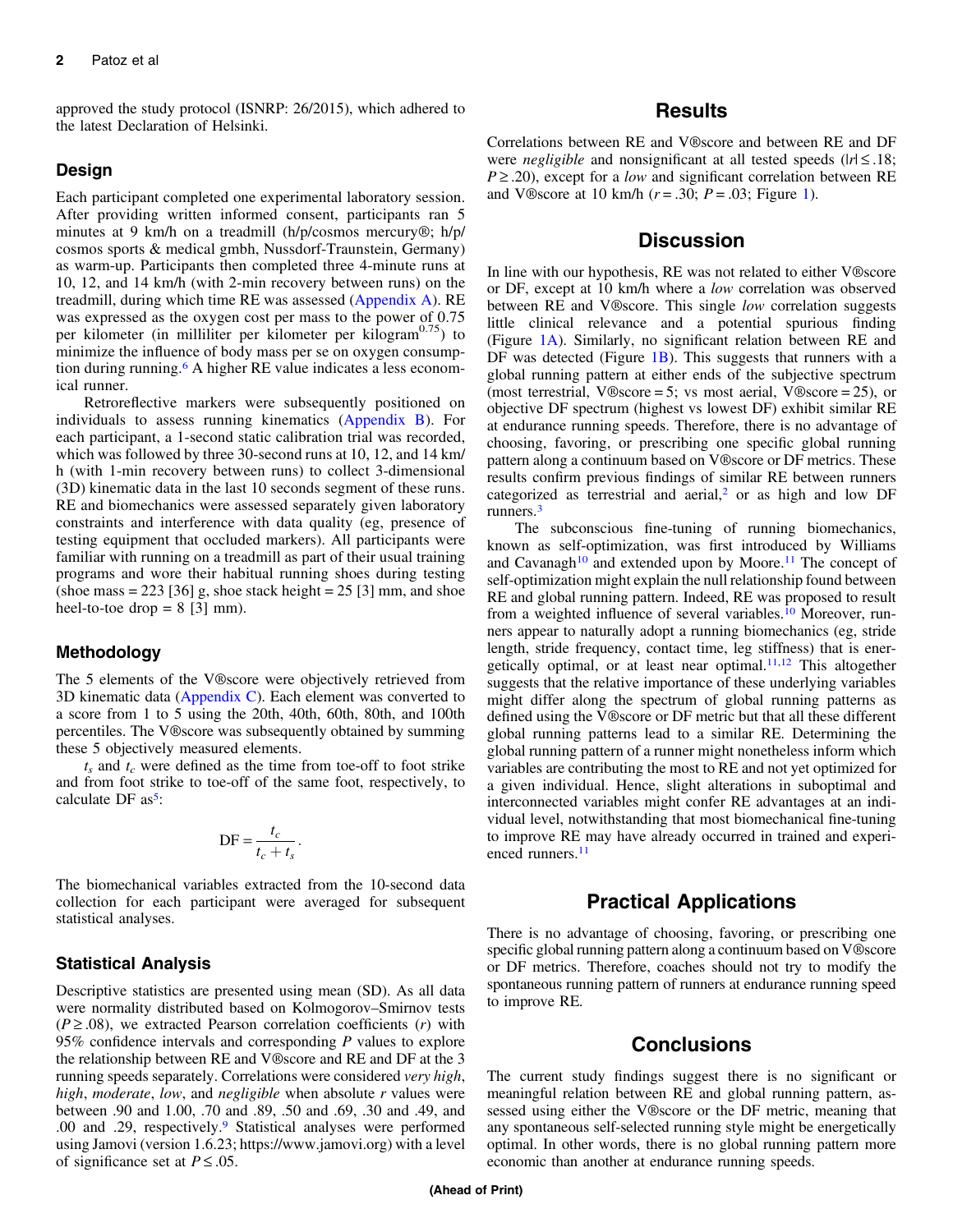<span id="page-2-0"></span>

Figure 1 — RE as function of (A) V®score and (B) DF at 3 different running speeds for 52 participants. Statistical significance ( $P \le 0.05$ ) is indicated in bold. The gray dashed line between RE and V®score at 10 km/h represents a significant but low Pearson correlation. DF indicates duty factor; r, Pearson correlation coefficient together with its 95% CIs (lower and upper); RE, running economy; V®score, Volodalen® score.

#### Acknowledgments

The authors thank Mr. Chris Tee Chow Li for assistance during the data collection process. The authors also thank the participants for their time and participation. This study was financially supported by the University of Bourgogne Franche-Comté (France) and the National Sports Institute of Malaysia. C.G. is the originator of the Volodalen® scale. However, this paper does not constitute endorsement of the scale by the other authors and stems completely from a PhD research project undertaken at the Franche-Comté University by T.L. The data set supporting this article is available on request to the corresponding author. Conceptualization was done by T.L., C.G., and K.H.-L.; methodology by T.L., C.G., and K.H.-L.; investigation was by T.L. and K.H.-L.; formal analysis by T.L., A.P., B.B., and K.H.-L.; writing—original draft preparation—by A.P. and B.B.; writing—review and editing—by A.P., T.L., B.B., C.G., and K.H.-L.; supervision was by K.H.-L; and funding acquisition was done by T.L. and K.H.-L.

#### References

- 1. Subotnick SI. The biomechanics of running. Implications for the prevention of foot injuries. Sports Med. 1985;2(2):144–153. PubMed ID: [2860714](http://www.ncbi.nlm.nih.gov/pubmed/2860714?dopt=Abstract) doi:[10.2165/00007256-198502020-00006](https://doi.org/10.2165/00007256-198502020-00006)
- 2. Lussiana T, Gindre C, Hébert-Losier K, Sagawa Y, Gimenez P, Mourot L. Similar Running economy with different running patterns along the aerial-terrestrial continuum. Int J Sports Physiol Perform. 2017;12(4):481. PubMed ID: [27617625](http://www.ncbi.nlm.nih.gov/pubmed/27617625?dopt=Abstract) doi:[10.1123/ijspp.2016-0107](https://doi.org/10.1123/ijspp.2016-0107)
- 3. Lussiana T, Patoz A, Gindre C, Mourot L, Hébert-Losier K. The implications of time on the ground on running economy: less is not

always better. J Exp Biol. 2019;222(6):jeb192047. doi[:10.1242/jeb.](https://doi.org/10.1242/jeb.192047) [192047](https://doi.org/10.1242/jeb.192047)

- 4. Patoz A, Lussiana T, Thouvenot A, Mourot L, Gindre C. Duty factor reflects lower limb kinematics of running. Appl Sci. 2020;10(24): 8818.
- 5. Minetti AE. A model equation for the prediction of mechanical internal work of terrestrial locomotion. J Biomech. 1998;31(5):463–468. PubMed ID: [9727344](http://www.ncbi.nlm.nih.gov/pubmed/9727344?dopt=Abstract) doi:[10.1016/S0021-9290\(98\)00038-4](https://doi.org/10.1016/S0021-9290(98)00038-4)
- 6. Svedenhag J, Sjödin B. Body-mass-modified running economy and step length in elite male middle- and long-distance runners. Int J Sports Med. 1994;15(6):305–310. PubMed ID: [7822068](http://www.ncbi.nlm.nih.gov/pubmed/7822068?dopt=Abstract) doi:[10.](https://doi.org/10.1055/s-2007-1021065) [1055/s-2007-1021065](https://doi.org/10.1055/s-2007-1021065)
- 7. Altman AR, Davis IS. A kinematic method for footstrike pattern detection in barefoot and shod runners. Gait Posture. 2012;35(2): 298–300. PubMed ID: [22075193](http://www.ncbi.nlm.nih.gov/pubmed/22075193?dopt=Abstract) doi:[10.1016/j.gaitpost.2011.09.104](https://doi.org/10.1016/j.gaitpost.2011.09.104)
- 8. Lussiana T, Gindre C, Mourot L, Hébert-Losier K. Do subjective assessments of running patterns reflect objective parameters? Eur J Sport Sci. 2017;17(7):847–857. PubMed ID: [28488928](http://www.ncbi.nlm.nih.gov/pubmed/28488928?dopt=Abstract) doi[:10.1080/](https://doi.org/10.1080/17461391.2017.1325072) [17461391.2017.1325072](https://doi.org/10.1080/17461391.2017.1325072)
- 9. Hinkle DE, Wiersma W, Jurs SG. Applied Statistics for the Behavioral Sciences. 5th ed. Boston, MA: Houghton Mifflin; 2002.
- 10. Williams KR, Cavanagh PR. Relationship between distance running mechanics, running economy, and performance. J Appl Physiol. 1987;63(3):1236–1245. PubMed ID: [3654469](http://www.ncbi.nlm.nih.gov/pubmed/3654469?dopt=Abstract) doi[:10.1152/jappl.](https://doi.org/10.1152/jappl.1987.63.3.1236) [1987.63.3.1236](https://doi.org/10.1152/jappl.1987.63.3.1236)
- 11. Moore IS. Is there an economical running technique? A review of modifiable biomechanical factors affecting running economy. Sports Med. 2016;46(6):793–807. PubMed ID: [26816209](http://www.ncbi.nlm.nih.gov/pubmed/26816209?dopt=Abstract) doi[:10.1007/](https://doi.org/10.1007/s40279-016-0474-4) [s40279-016-0474-4](https://doi.org/10.1007/s40279-016-0474-4)